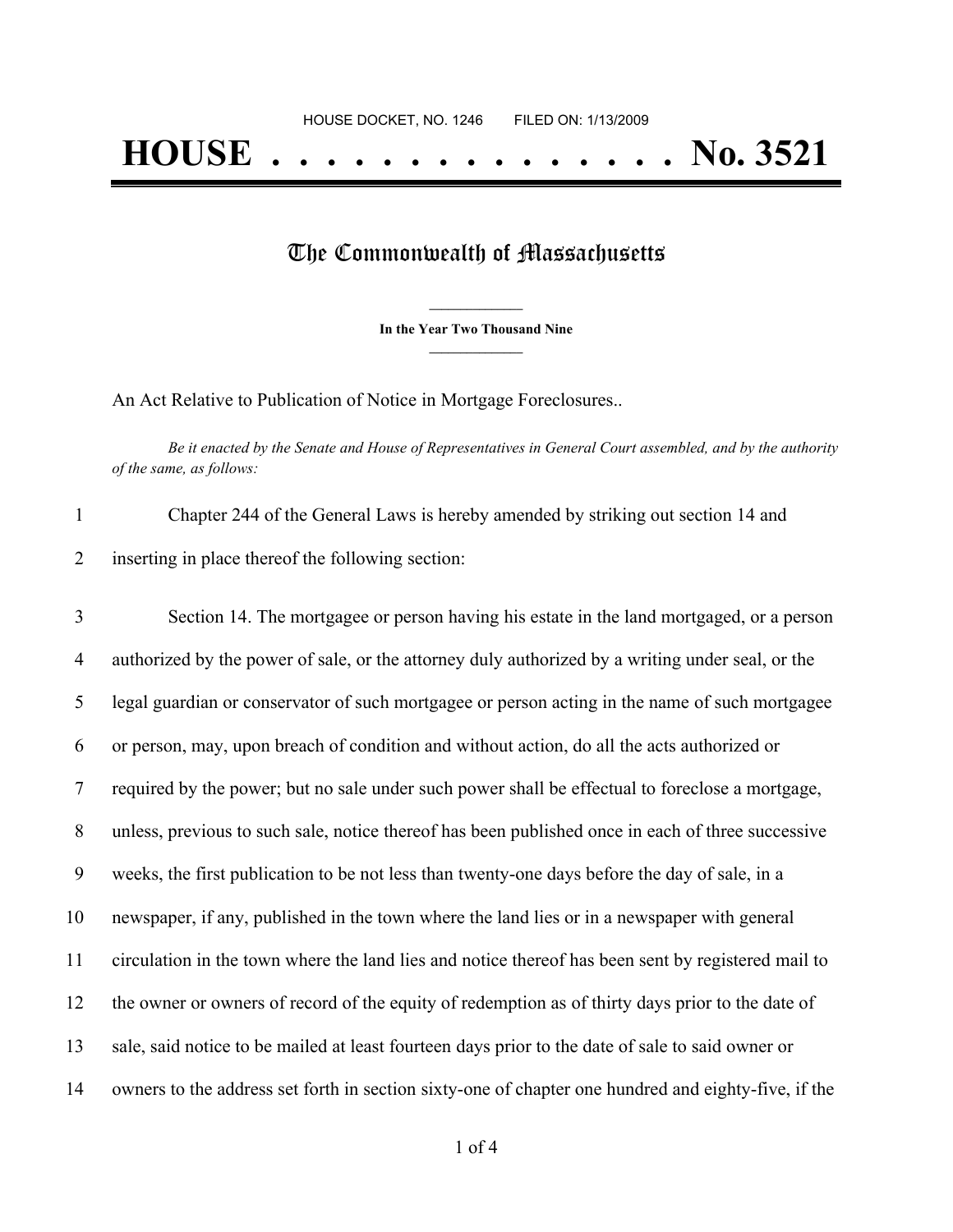land is then registered or, in the case of unregistered land, to the last address of the owner or owners of the equity of redemption appearing on the records of the holder of the mortgage, if any, or if none, to the address of the owner or owners as given on his deed or on the petition for probate by which he acquired title, if any, or if in either case no address appears, then to the address to which the tax collector last sent the tax bill for the mortgaged premises to be sold, or if no tax bill has been sent for the last preceding three years, then to the address of any of the parcels of property in the name of said owner of record which are to be sold under the power of sale and unless a copy of said notice of sale has been sent by registered mail to all persons of record as of thirty days prior to the date of sale holding an interest in the property junior to the mortgage being foreclosed, said notice to be mailed at least fourteen days prior to the date of sale to each such person at the address of such person set forth in any document evidencing the interest or to the last address of such person known to the mortgagee. Any person of record as of thirty days prior to the date of sale holding an interest in the property junior to the mortgage being foreclosed may waive at any time, whether prior or subsequent to the date of sale, the right to receive notice by mail to such person under this section and such waiver shall be deemed to constitute compliance with such notice requirement for all purposes. If no newspaper is published in such town, or if there is no newspaper with general circulation in the town where the land lies, notice may be published in a newspaper published in the county where the land lies, and this provision shall be implied in every power of sale mortgage in which it is not expressly set forth. A newspaper which by its title page purports to be printed or published in such town, city or county, and having a circulation therein, shall be sufficient for the purpose.

 For a description of the mortgage premises in a notice of sale that is published pursuant to this section, in lieu of a recital of the legal description of the premises, the notice shall refer to

of 4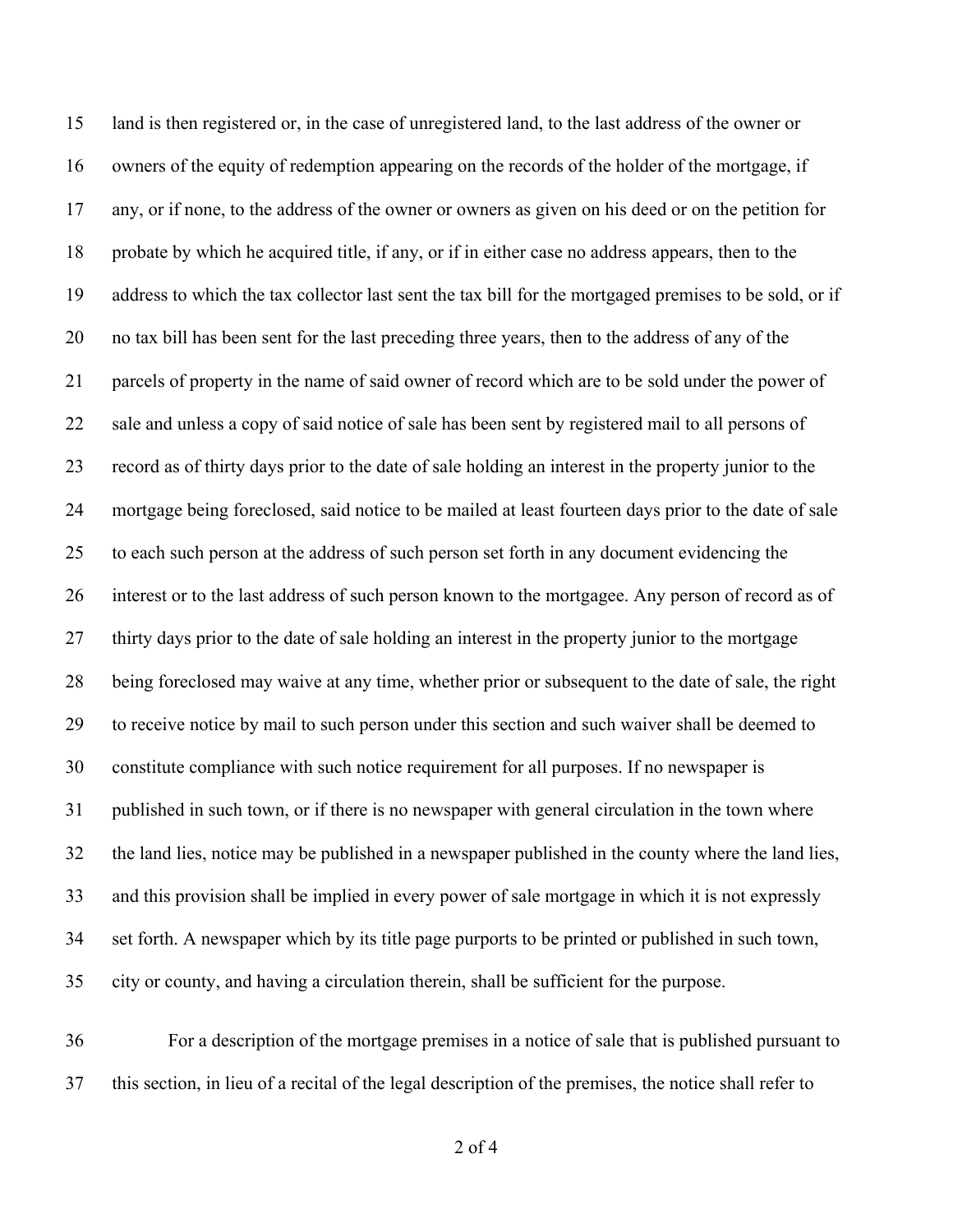| 38 | the recorded mortgage by reference to the book and page or certificate or document number or        |
|----|-----------------------------------------------------------------------------------------------------|
| 39 | other recording reference to the mortgage. The notice shall also identify the names of the          |
| 40 | mortgagor and mortgagee of record, and may also include the street address, or a similar            |
| 41 | commonly known identification, if available, except that the failure to include the street address, |
| 42 | or similar commonly known identification, shall not affect the sufficiency of the notice.           |
| 43 | The following form of foreclosure notice may be used and may be altered as                          |
| 44 | circumstances require; but nothing herein shall be construed to prevent the use of other forms.     |
| 45 | (Form.) MORTGAGEE'S SALE OF REAL ESTATE.                                                            |
| 46 | By virtue and in execution of the Power of Sale contained in a certain mortgage given               |
| 47 | by to dated  and recorded with<br>Deeds, Book,                                                      |
| 48 | page, of which mortgage the undersigned is the present holder,                                      |
| 49 | (If by assignment, or in any fiduciary capacity, give reference.) for breach of the                 |
| 50 | conditions of said mortgage and for the purpose of foreclosing the same will be sold at Public      |
| 51 | Auction at o'clock, M. on the day of A.D. (insert year),                                            |
| 52 | (place) all and singular the premises described in said mortgage,                                   |
| 53 | (In case of partial releases, state exceptions.)                                                    |
| 54 | Description of mortgage premises: "As stated in the mortgage recorded or filed at                   |
| 55 | .                                                                                                   |
| 56 | Property address:                                                                                   |

of 4